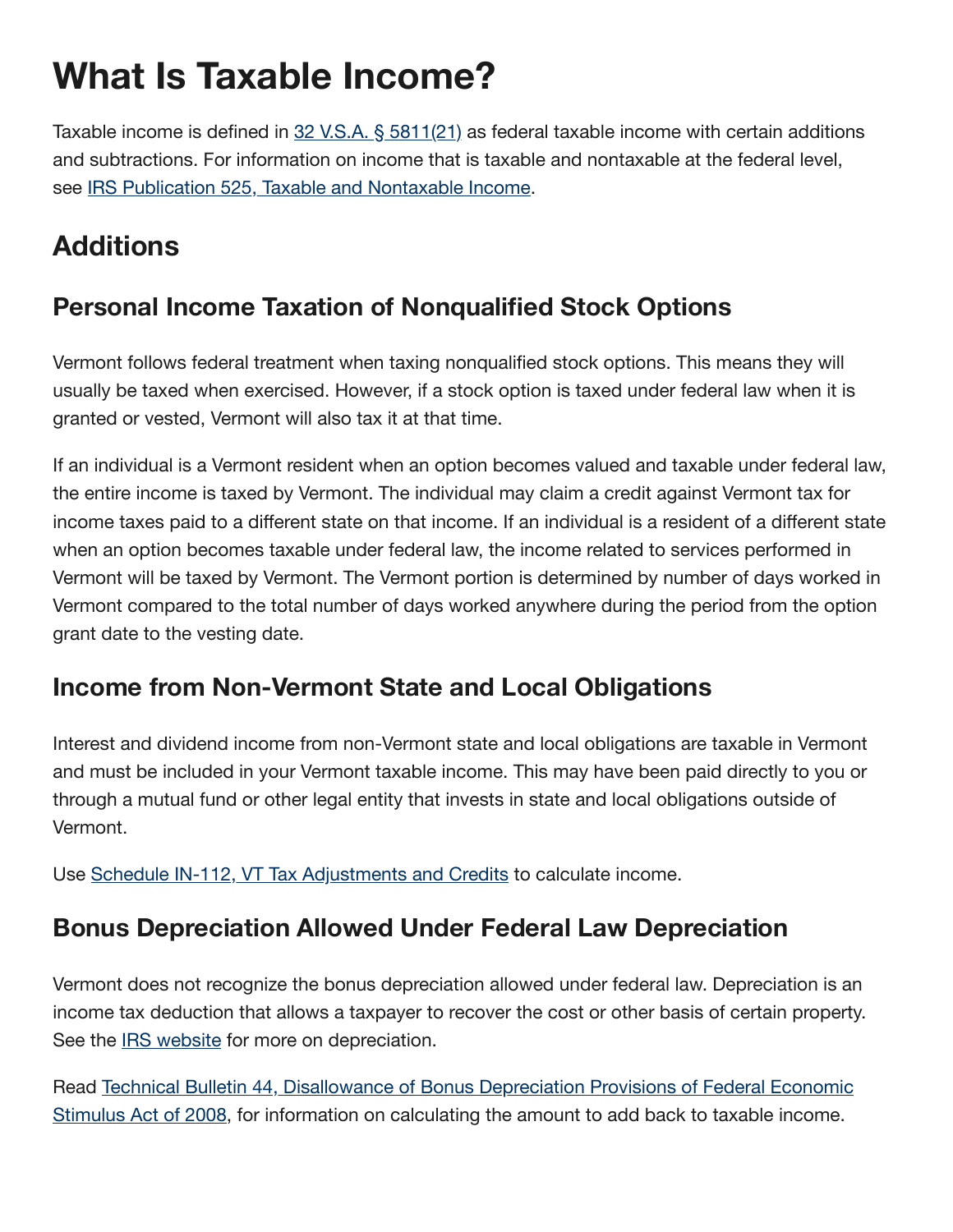## **Subtractions**

## **Social Security Exemption**

Act 11 of the 2018 special legislative session created a Vermont personal income tax exemption for Social Security beneficiaries who are below certain income thresholds. The new law eliminates or reduces the Vermont tax imposed on federally taxable Social Security benefits for nearly 40,000 income-eligible taxpayers. For more information, see the Social [Security Exemption](http://tax.vermont.gov/individuals/income-tax-returns/social-security-exemption) Overview.

#### **Interest Income from U.S. Obligations**

Interest income from U.S. government obligations, such as U.S. Treasury bonds, bills, and notes, is exempt from Vermont tax under the laws of the United States. Read Technical Bulletin 24, Exemption of Income of U.S. [Obligations,](http://tax.vermont.gov/sites/tax/files/documents/TB24rev4202014.pdf) for more information.

## **Capital Gains Exclusion**

Vermont allows a portion of net adjusted capital gains, as defined by IRS [Section](http://www.irs.gov/pub/irs-regs/td8836.pdf) 1(h), to be excluded from Vermont taxable income. Qualified Dividends are not eligible for capital gains treatment for Vermont tax purposes. You may elect to take either the Flat Exclusion or the Percentage Exclusion:

- The Flat Exclusion is the general exclusion amount allowed for a particular tax year or the actual amount of net adjusted capital gains, whichever is less.
- A Percentage Exclusion allows you to you exclude up to 40% of your adjusted net capital gain from the sale of assets held for more than three years. Only certain categories of capital gain income are eligible for this exclusion.

Pursuant to [Act](https://legislature.vermont.gov/Documents/2020/Docs/ACTS/ACT071/ACT071%20As%20Enacted.pdf) 71 (2019), effective July 1, 2019, the Percentage Exclusion for capital gains will be capped at \$350,000. This means that any gain above \$875,000 will be taxed at standard income tax rates. The Flat Exclusion was not adjusted and remains at \$5,000.

The amount excluded cannot exceed 40% of federal taxable income.

To file for a capital gains exclusion, use Vermont Schedule IN-153, VT Capital [Gains Exclusion](https://tax.vermont.gov/sites/tax/files/documents/IN-153-2021.pdf). For more information, see the [instructions on](https://tax.vermont.gov/sites/tax/files/documents/IN-153%20Instr-2021.pdf) Schedule IN-153 and Reg. [§1.5811.\(21\)\(B\)\(ii\).](http://legislature.vermont.gov/assets/Documents/2014/WorkGroups/House%20Ways%20and%20Means/13-P46%20Capital%20Gains%20Exclusion/W~Molly%20Bachman~Capital%20Gains%20Exclusion%20Rule~1-31-2014.pdf)

Additional guidance and updated forms will be issued prior to the tax year 2019 filing season. Please also see our [press release](https://tax.vermont.gov/Legislative-Changes-Will-Impact-the-Sale-of-Capital-Assets-and-Real-Estate) on this topic.

## **Adjustment for Bonus Depreciation on Prior Year Property**

If you claimed bonus depreciation in the previous year, you can subtract the difference between the Modified Accelerated Cost Recovery System (MACRS) depreciation and federal depreciation from